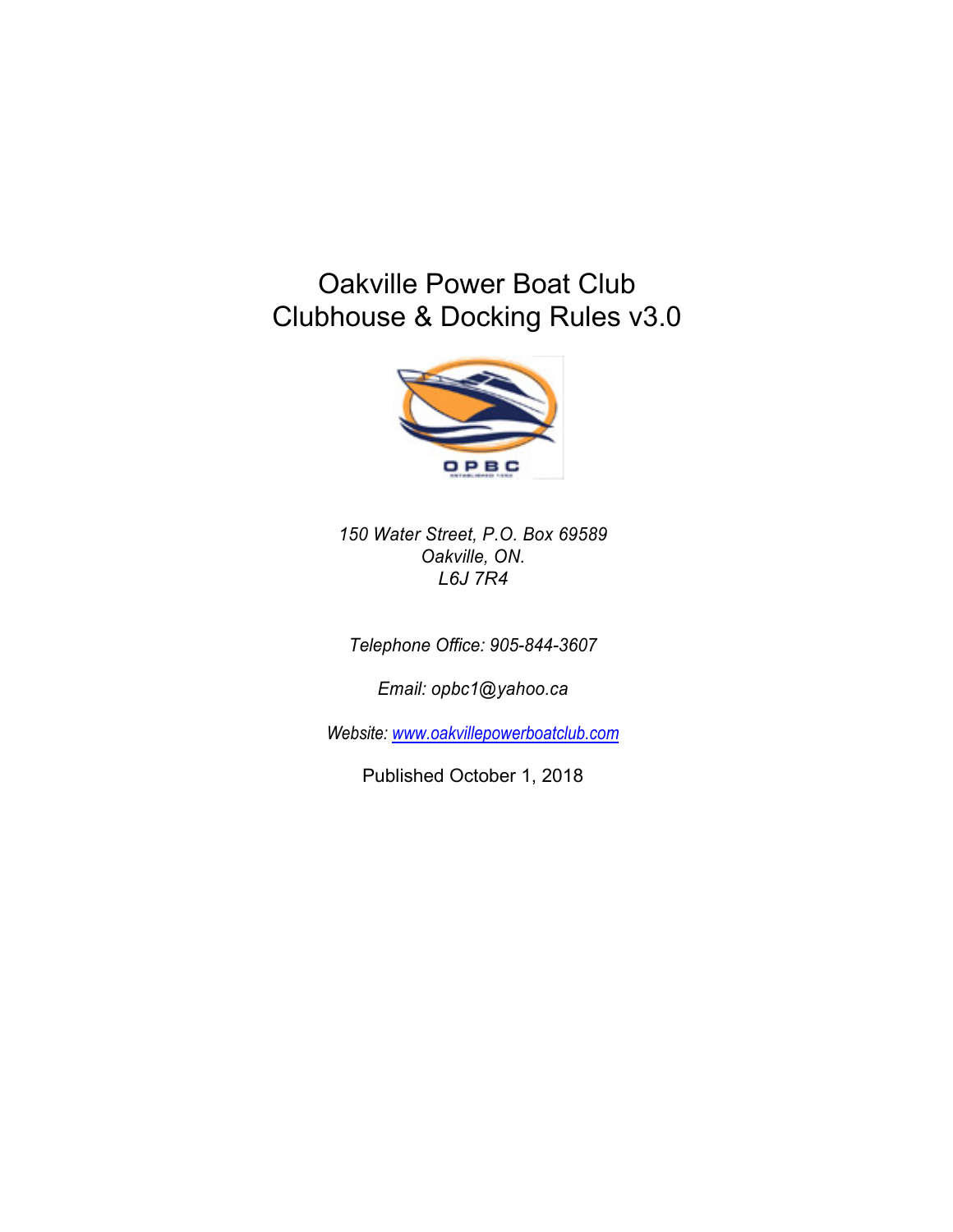## **CLUB HOUSE RULES**

- 1. The Oakville Power Boat Club is a private club, for the use by members and guests who have been sponsored by members or the Executive.
- 2. The name of each guest and the sponsoring member must be entered in the Register Book provided.
- 3. At the discretion of the Executive, any guest deemed to be over-using the club facilities may be required to join as a member in order to continue using the facilities.
- 4. Club member will be held responsible for the conduct of their guests and must be in attendance while their guests are on the premises.
- 5. Any member of the Executive or staff member may require any person on the premises to produce a membership card or identify the member of whom they are a guest.
- 6. Members of other recognized boat clubs may use the OPBC clubhouse facilities provided they abide by club regulations. They must present a current and valid club membership card to a staff member or member of the Executive and sign the registry book.
- 7. The membership will be informed, from time to time of special functions where the clubhouse has been rented by a member or third party. Members without invitations to the event must use the private members' lounge only during these functions.
- 8. Clubhouse furniture and equipment must not be removed from the building, Outside materials or equipment must not be removed from the premises.
- 9. No person under the age of 19 is permitted to purchase or consume restricted substances including alcoholic beverages and other controlled substances on the premises.
- 10. Members and guests must not criticize or reprimand the staff. All complaints must be put in writing and presented to Secretary of the Club for follow up by management or the Executive.
- 11. Members and guests causing damage to any club property will be required to make such restitution as the Executive shall see fit.
- 12. The Club will not be responsible for loss or damage of property belonging to any member, their family or their guests.
- 13. Dogs (with the exception of service animals) and other pets are prohibited inside the clubhouse and must be kept on a leash at all times elsewhere on the property. Pet owners are responsible to clean up after their pets and to ensure that any noise from pets does not interfere with the enjoyment of the club by others.
- 14. Members may not enter the kitchen, storage room, bar or administration office except on club business and then only with the permission of a club committee chairperson, member of the Executive or staff.
- 15. All alcoholic beverages consumed in the clubhouse or in the outdoor licensed area are to be purchased from the bartender. Members may NOT bring alcohol from other sources into the clubhouse or onto the licensed area.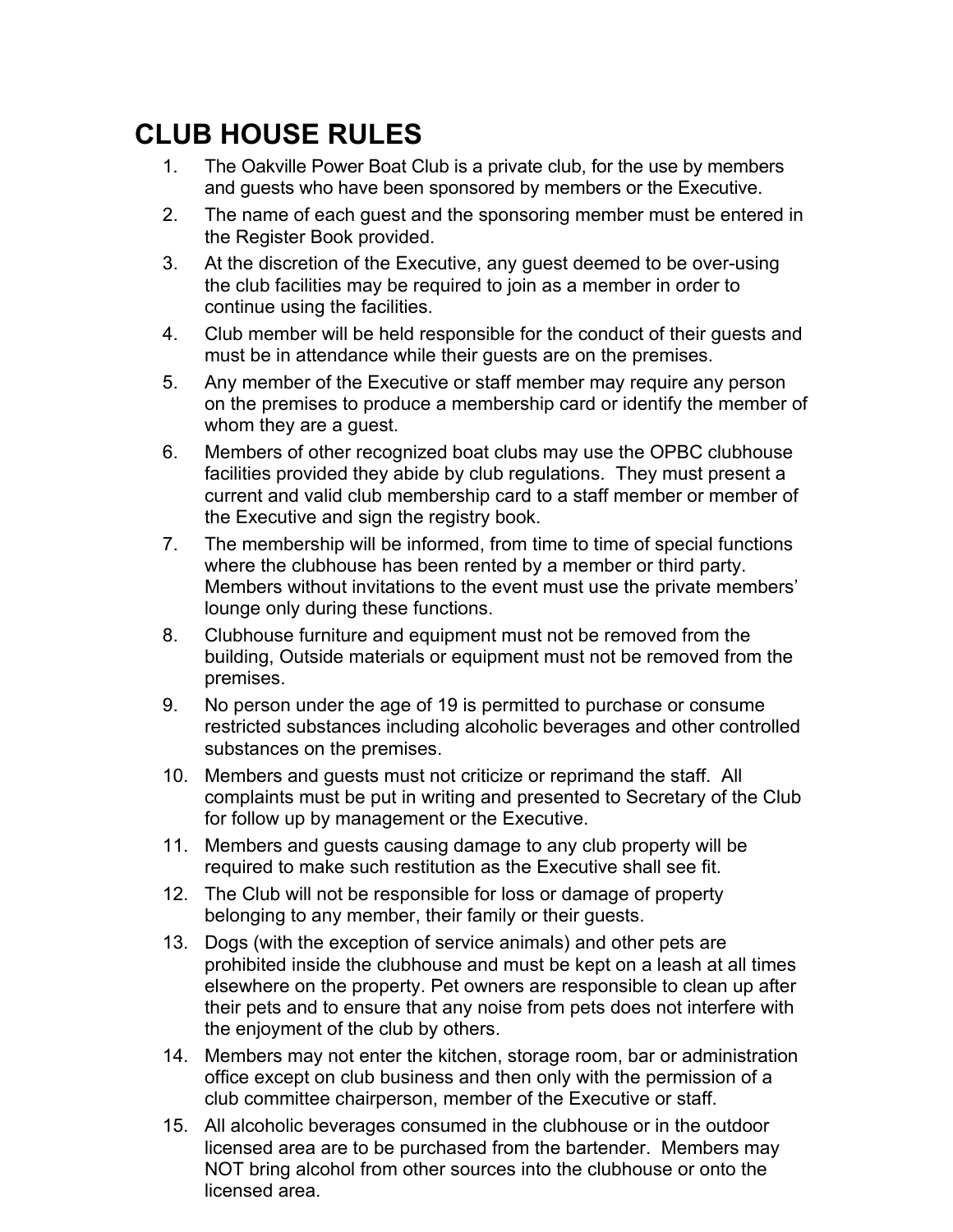- 16. Alcoholic beverages must not be taken out of the L.L.B.O. licensed areas of the Club.
- 17. Members, their family members and their guests must be properly attired at all times while in the clubhouse. Bathing suits, bare chest, and bare feet are prohibited. Caps/hats are not to be worn by men or women in the clubhouse.
- 18. Members are expected to co-operate in maintaining clean and tidy premises.
- 19. Foul or abusive language and improper behaviour will not be tolerated.
- 20. Gambling in the LLBO licensed area is strictly prohibited.
- 21. Parents are responsible for the conduct of their children while they are on club property.
- 22. Children under the age of majority (19 years of age) are not permitted to occupy a seat at the bar (LLBO Rule).
- 23. Children of members, who reach the age of majority, are expected to join the club as members. If they choose not to join, they will be treated and governed by the same rules as guests.
- 24. The entire clubhouse and enclosed LLBO licensed area are NON-SMOKING areas (tobacco, e-cigarettes, etc.). If you must smoke, the area to the northwest corner of the building may be used. Alcohol will not be served, nor should it be consumed in this "smoking area".
- 25. The clubhouse and members' only lounge is for the use of members in good standing only.

Violation of any of these rules may result in the member being asked to appear before the Executive and becoming subject to such disciplinary action as they may decide, up to and including the loss of membership. Any disciplinary action arising from the matter will be in accordance with the Club Bylaws.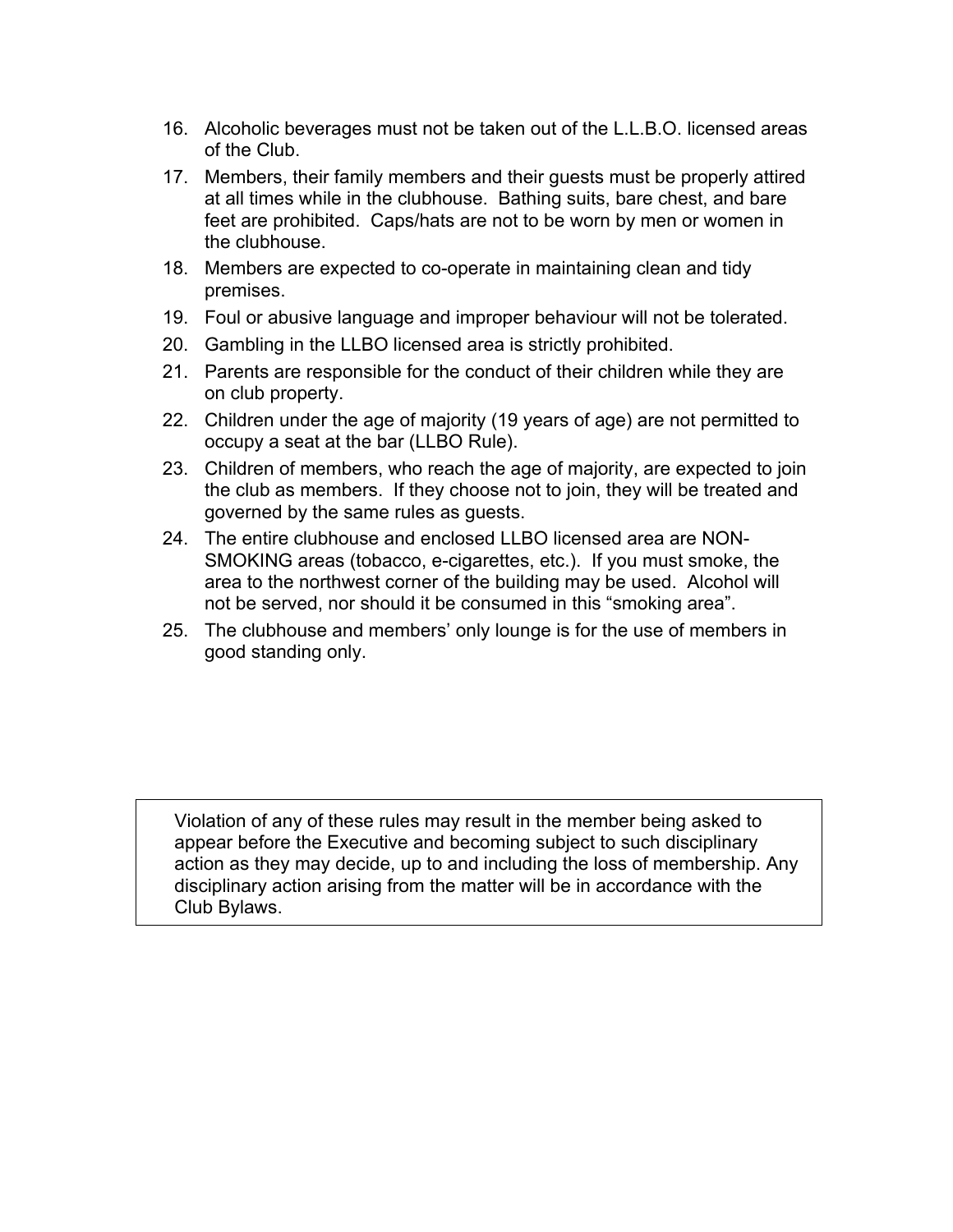# **OPBC DOCKING RULES**

### **Docking Allocation**

The purpose of docking allocation is to accommodate as many boats as possible using the existing docks with minimal alterations.

- 1. The standard measurement of all boats will include, in all cases, the bow pulpit and swim platform, known as length over all (LOA). The beam will be measured at the boat's widest point as deemed by the Rear Commodore. Docking allocation will be per docking the restrictions indicated for Dock Group A through Group H.
- 2. Whenever possible a member's seniority will be a fundamental issue in all docking assignments. However, at the discretion of the Rear Commodore and/or the Executive, other factors may be considered before a member's seniority to accommodate a boat more suitable to a dock.
- 3. If a member wishes to move to an inventoried dock (see #7), and his/her boat meets the docking category specific group requirements, the member must submit their request in writing to the Rear Commodore. See. 6.4.3 of the Club Bylaws.
- 4. If a member has sold his/her boat, the Rear Commodore must be notified in writing immediately. See 6.7.3 of the Club Bylaws.
- 5. If a member is requesting a change of dock to accommodate a change in size of boat (larger or smaller), the new boat must arrive by June 1st of the following year in which the request is made. If the member's new boat has not arrived by the June 1st deadline, the Rear Commodore, in their sole discretion, may reassign the dock.
- 6. If a member has purchased another boat and that boat does not meet the size requirements for the dock they currently occupy (larger or smaller) the boat must be moved to an inventoried or temporary dock where it will meet the size requirements as directed by the Rear Commodore and/or the Executive. The club is not responsible to accommodate a member's new boat that cannot be placed due to suitable dock availability.
- 7. An "inventoried dock" is defined as an available dock that has not been assigned after posting in accordance with 6.4.2 of the Club Bylaws.
- 8. If ownership has transferred from a member to a new owner while the boat is in winter storage, the Rear Commodore must be notified immediately in writing and the new owner must be identified and provide proof of insurance.
- 9. Boating membership fees and docking fees are annual fees and, even if membership is resigned, are due according to the By-Laws.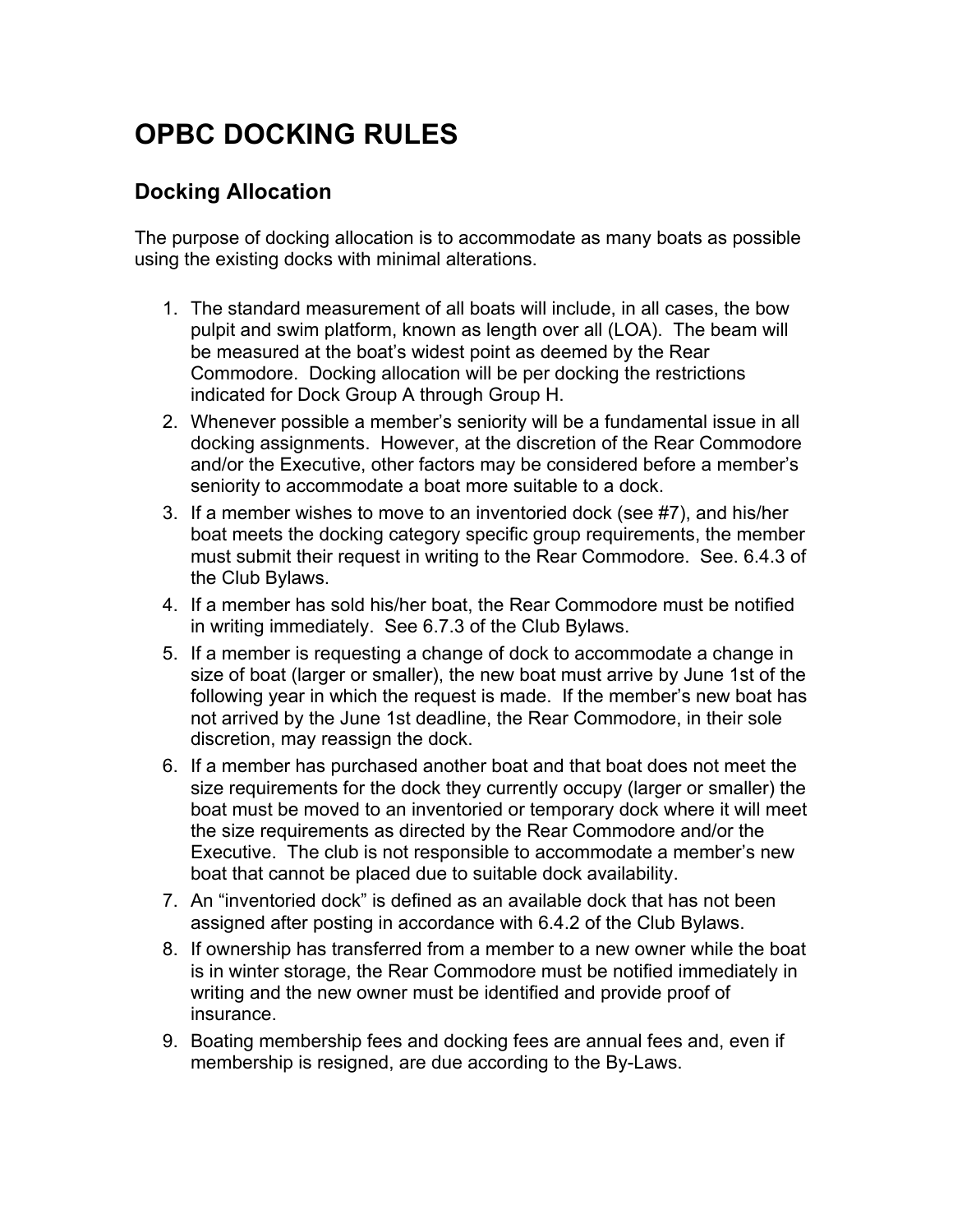## **Dock Numbering Conventions**

The following dock numbering conventions will be used for docks at OPBC

"A" dock slips A1-A4 "B" dock slips B1-B7 "C" dock slips C1-C9 "D" dock slips D1-D9 Spit docks S1 and S2 River docks R1-R34

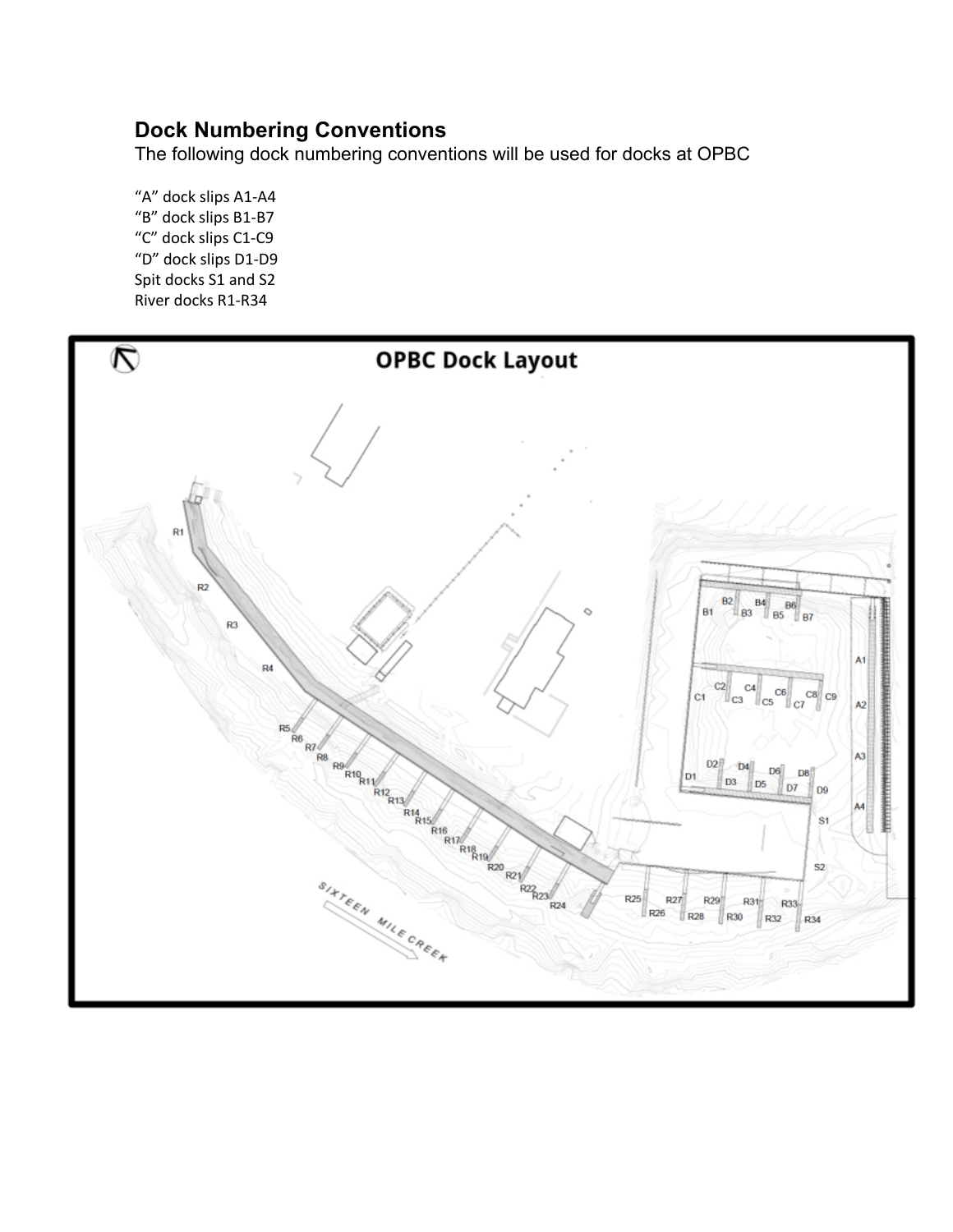## **Docking Categories**

- **Group A** Rebecca St Floater. "A" Dock, A1 through A4 Maximum length restriction of 60 feet applies depending on current usage. Assignment is at the discretion of the Rear Commodore and/or the Executive.
- **Group B** Water St Wall. "B" Dock, B1 through B7. Docks B2 through B7 have a maximum length of 36 feet. B1 will be assigned at the discretion of the Rear Commodore and/or the Executive.
- **Group C** Floating Docks. "C" Dock, C1 through C9. C2 to C8 have a maximum length restriction of 32 feet Dock C1 and C9 are assigned at the Discretion of the Rear Commodore and/or the Executive. C9 may have beam restrictions.
- **Group D** East Side Spit. "D" Dock, D1 through D9. Maximum length of 36 feet. D1 and D9 are assigned at the discretion of the Rear Commodore. Beam restrictions may apply, and assignment is at the discretion of the Rear Commodore and/or the Executive.
- **Group E** Centre Spit. (south end) S1 and S2. Minimum length of 30 feet and a Maximum length of 60 feet. Beam restrictions may apply, and assignment is at the discretion of the Rear Commodore and/or the **Executive**
- **Group F** River Docks. (south of the gas dock) Docks R25 through R34. Minimum length of 38 feet with a maximum of 50 feet where permitted.
- **Group G** River Docks. (north of the gas dock) Docks R5 through to R24. Docks R8 through R23 have a minimum length of 36 feet and a Maximum Length of 43 feet. Docks R5, R6, R7, and R24 may have length restrictions and assignment is at the discretion of the Rear Commodore and/or the Executive.
- **Group H** River Docks. (parallel docking) Docks R1-R4. There are size restrictions, minimums and/or maximums sizes depending upon current usage. Assignment is at the discretion of the Rear Commodore and/or the Executive.

**Maximum Length Overall** – The maximum length overall of any member boat docked at OPBC shall not exceed 60 feet LOA as applied to River docks R1- R4, S1+S2 combined plus, docks A1 to A4. Docking in the lagoon may be subject to beam limitations.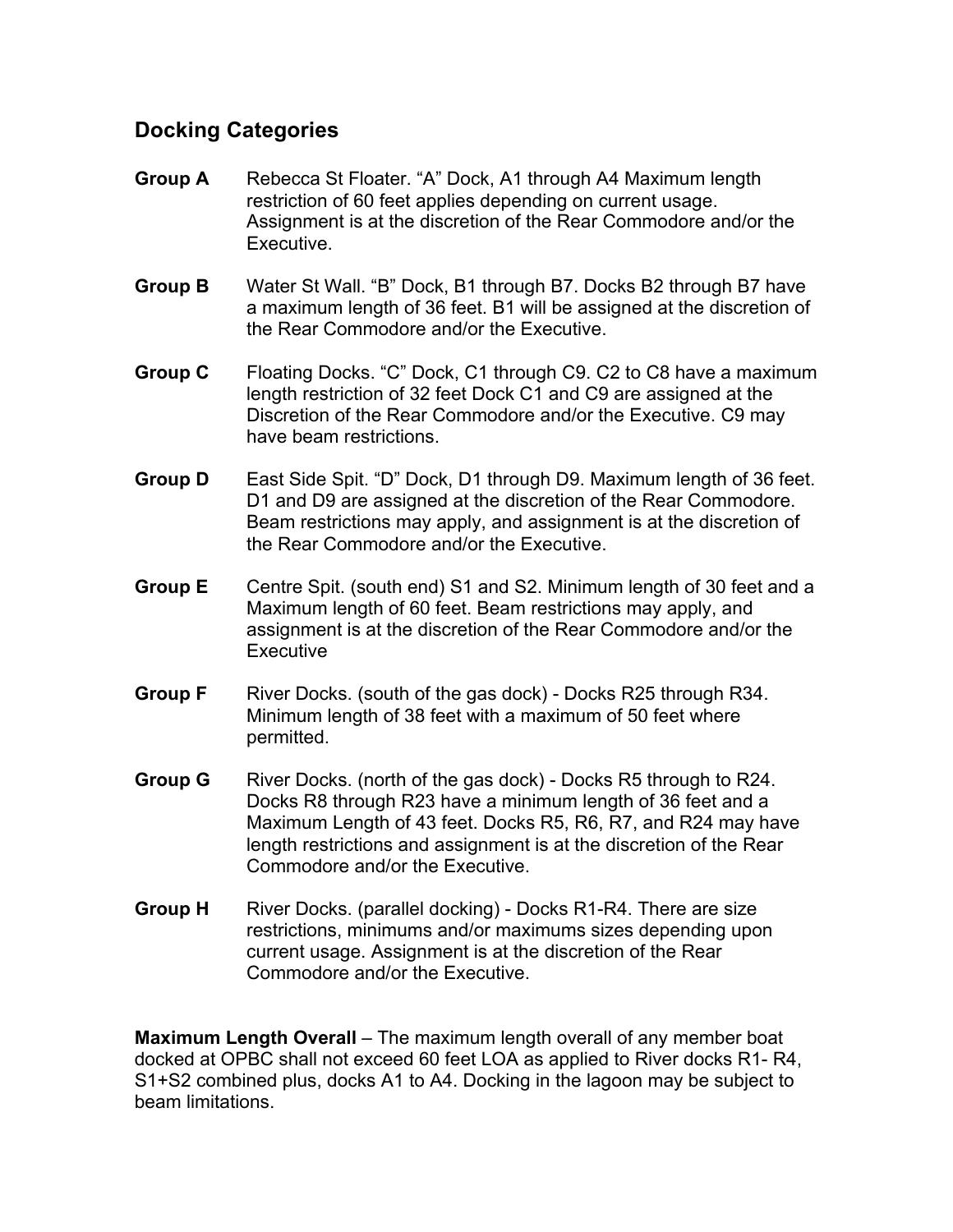## **Rules for use of Docks**

The following points have been prepared for the benefit of all club members and guests. The purpose is to provide a safe and aesthetically pleasing facility for all to enjoy. It is the duty of every boating member to report any flagrant violation to the Rear Commodore and/or the Executive.

### **Safety & Property Protection:**

- 1. All refueling is to be conducted at the gas dock. Refueling by outside concerns is prohibited, except for diesel fuel, which may be facilitated at the gas dock by the owner/s with proper notice. Refueling of boats from portable containers is strictly prohibited.
- 2. No unsupervised children are permitted on docks at any time. Life jackets are advised for young children at all times near the water.
- 3. On the water "speed is dead slow no wake" until well clear of the Oakville harbor. This applies to all watercraft including dinghies, PWCs or any other auxiliary watercraft.
- 4. All dinghies or auxiliary watercraft must be stowed so as not to impede boat traffic. If a member chooses to dock their PWC or dinghy at the end of their boat – the overall length of their boat will include this additional length.
- 5. No barbecues are to be used on walkways or finger docks. All BBQ tank valves must be closed when not in use.
- 6. Approved marine shore cables must be used. Shore power breakers must be turned off at the dock power post prior to departure.
- 7. Dockside power (power post) must not be altered in any way.
- 8. Boat air conditioning must be turned off before you leave the property.
- 9. Any changes made to decks, ramps, stairways or other club infrastructure must be approved by Rear Commodore/Executive in advance of beginning any work.
- 10. Deck/Gazebo space for Group B, D, F, and G slips go from centre of one finger to centre between the adjacent finger. Other slips will have a gazebo space allocated by the Rear Commodore/Executive.
- 11. No permanent dividers, railings, stairways, or other structures may be affixed to the club docks and Gazebo areas or retaining walls.
- 12. Members may not paint or stain any of the shoring, sheet piling, caps, ramps, dock stairs, decks, or docks.
- 13. The maximum size of gazebos that can be placed on the club decks is 10'X12'.
- 14. Members may not erect clothes lines for drying clothing or other articles.
- 15. The Club will not be responsible for boats and contents or personal articles kept elsewhere on club property. If you anticipate any absence from your boat, the Club suggests you appoint a "buddy" to inspect your boat, lines and hatches in your absence.
- 16. Public access to the property is permitted under the club's license agreement with the Town of Oakville, as such, Visitors are to be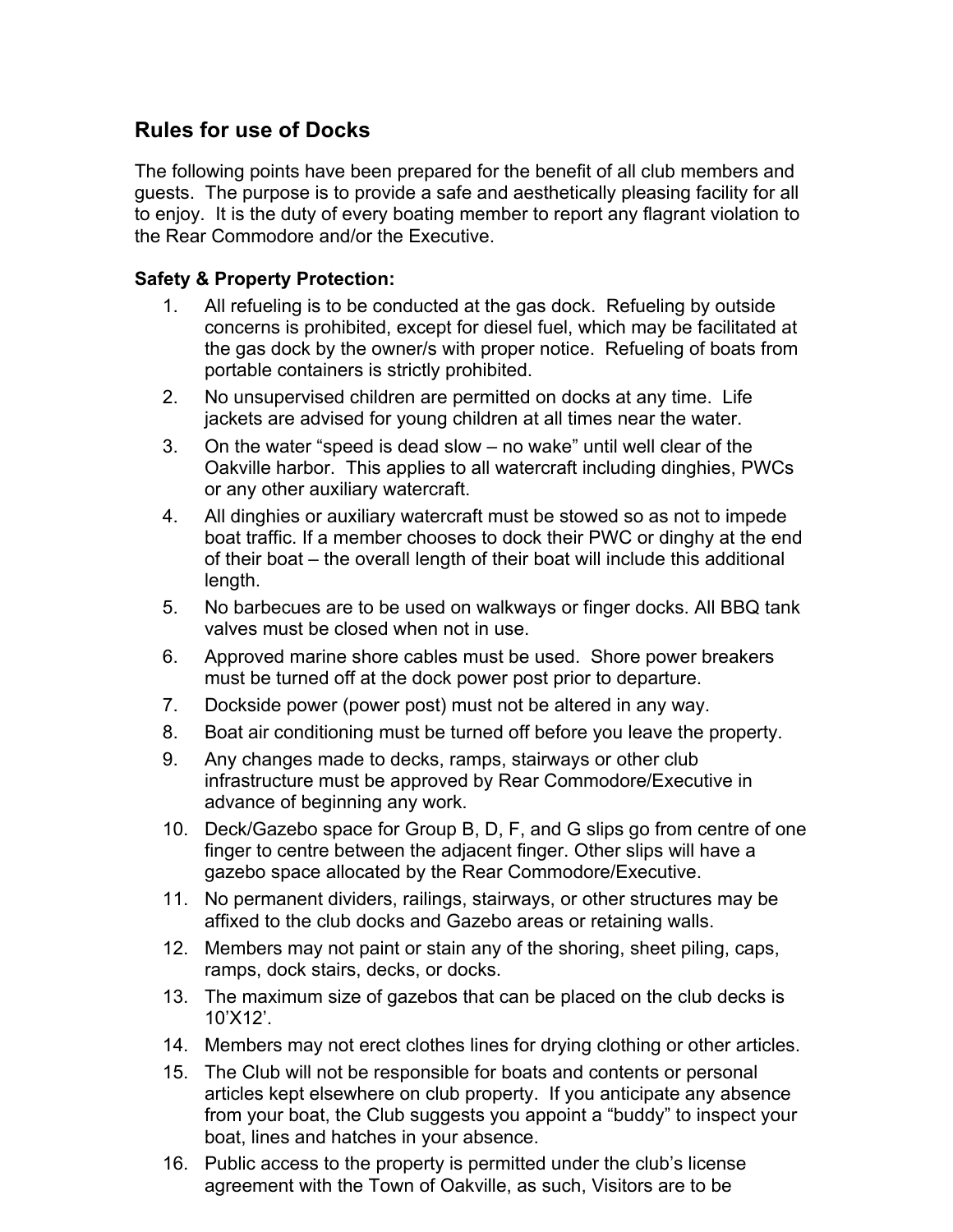welcomed to the club by all members. Strangers on club property are to be monitored by all members; however, efforts must be made by members to engage strangers in a positive manner until reasonable determination of nefarious intent can be made.

- 17. All official club cruises are run under the discretion of the Fleet Captain (and appointed assistants) for the sole purpose of safety.
- 18. Members must supply sufficient blocking and at least two (2) adjustable steel jacks for the stern in conjunction with the appropriate mid-ship support at haul out.
- 19. Boat insurance is required at all times. A copy of the valid policy must be provided to the Club immediately upon renewal or change. Refer to the Club Bylaws.

#### **Environmental:**

- 1. Waste engine oil and engine antifreeze is to be disposed of by the member at an appropriate hazardous waste disposal site or if necessary, may be disposed of in the containers provided by the Club for this sole purpose. The disposal of any other toxic, hazardous and or other regulated waste is strictly prohibited on Club property. This would include items like automotive or marine batteries, old propane tanks, etc. Environmental issues must be a concern of all Club members.
- 2. Water outlets are to be shut off tightly after use.
- 3. All environmental regulations must be strictly adhered to by all members and guests.
- 4. Members and guests are prohibited from intentionally throwing any trash into the water or other places on club property. This includes cigarette butts.

### **Courtesy – Members, Guests, Visitors & Neighbours**

- 1. Docking at the gas dock is for refueling and pump-out purposes only. Any boat owner using the gas dock must remain nearby at all times. Gas hours are posted at the gas dock.
- 2. There is to be no smoking or other open flames in the designated gas dock area at any time.
- 3. Consideration is to be shown to all. Indiscriminate use of stereo, noise making devices and searchlights is prohibited.
- 4. Each boat owner is responsible to keep his/her dock and gazebo areas neat and orderly. Under no circumstances is garbage to be left in the dock area. Waste containers are provided in the Club parking lot and docking office for this purpose.
- 5. Washroom and shower rooms must be left neat and clean after use.
- 6. It is the responsibility of all members (when possible) to greet incoming OPBC boats and guest boats from other Clubs and to assist them with docking if requested.
- 7. Visitors from other clubs and marinas are to be made welcome.
- 8. All club members are responsible for the actions and behaviour of their